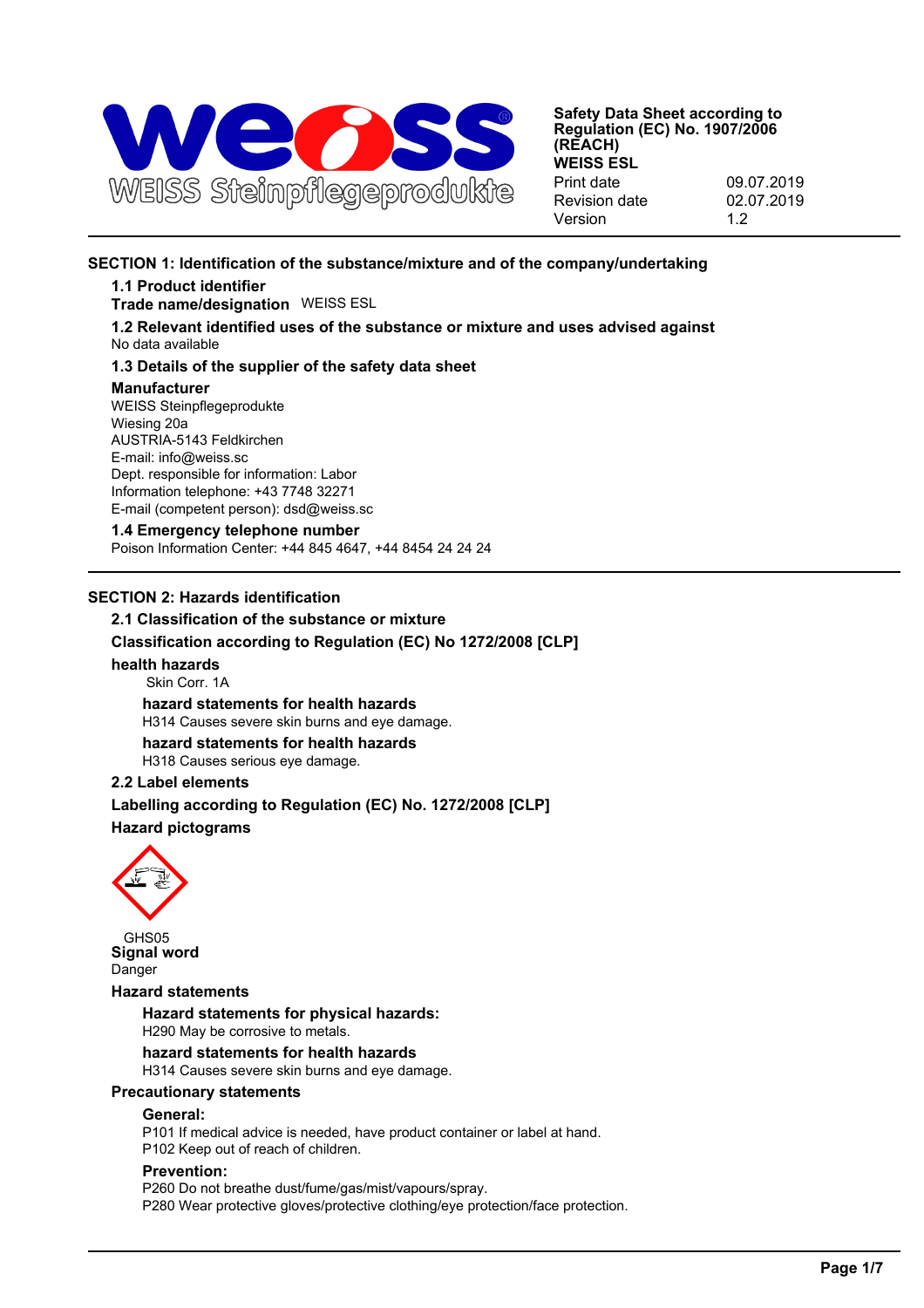

## **Response:**

P301+ P330 + P331 IF SWALLOWED: rinse mouth. Do NOT induce vomiting.

P303 + P361 + P353 IF ON SKIN (or hair): Take off immediately all contaminated clothing. Rinse skin with water/or shower.

P305 + P351 + P338 IF IN EYES: Rinse cautiously with water for several minutes. Remove contact lenses, if present and easy to do. Continue rinsing.

P310 Immediately call a POISON CENTER/doctor/.

#### **Storage:**

P405 Store locked up.

#### **Disposal:**

P501 Dispose of contents/container to an appropriate recycling or disposal facility.

## **Product identifiers**

sodium-hydroxide

## **Special rules on packaging**

Child-resistant fastenings (EN/862/ISO 8317). Tactile warning according to EN/ISO 11683.

#### **2.3 Other hazards**

## **Results of PBT and vPvB assessment**

not applicable

## **SECTION 3: Composition / information on ingredients**

### **3.1/3.2 Substances/Mixtures**

## **Hazardous ingredients**

sodium-hydroxide <15 % CAS 1310-73-2 EC 215-185-5 INDEX 011-002-00-6 Skin Corr. 1A, H314

## **SECTION 4: First aid measures**

### **4.1 Description of first aid measures**

#### **General information**

Remove contaminated, saturated clothing immediately.

#### **Following inhalation**

Remove casualty to fresh air and keep warm and at rest. If breathing is irregular or stopped, administer artificial respiration.

#### **Following skin contact**

**Water** 

Subsequently wash off with:

#### **After eye contact**

In case of contact with eyes flush immediately with plenty of flowing water for 10 to 15 minutes holding eyelids apart and consult an ophthalmologist.

### **4.2 Most important symptoms and effects, both acute and delayed**

### **Effects**

This information is not available.

### **4.3 Indication of any immediate medical attention and special treatment needed**

### **Notes for the doctor**

This information is not available.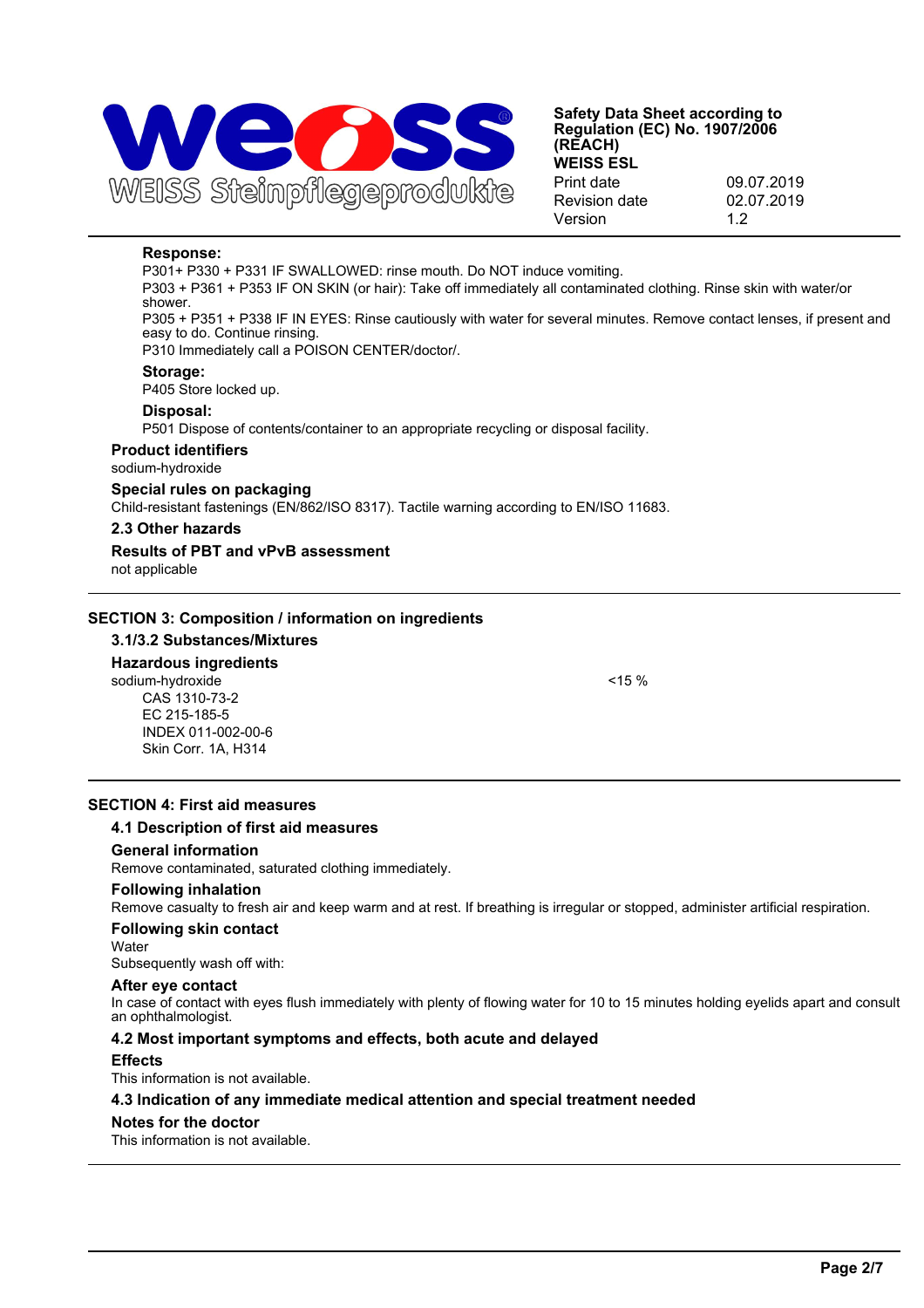

## **SECTION 5: Firefighting measures**

## **5.1 Extinguishing media**

**Suitable extinguishing media** Extinguishing powder Sand **Water** 

#### **5.2 Special hazards arising from the substance or mixture**

**Hazardous combustion products**

No data available

**5.3 Advice for firefighters**

**Special protective equipment for firefighters** In case of fire: Wear self-contained breathing apparatus.

## **SECTION 6: Accidental release measures**

#### **6.1 Personal precautions, protective equipment and emergency procedures**

#### **For non-emergency personnel**

**Emergency procedures** Remove persons to safety.

# **Personal precautions**

Use personal protection equipment.

#### **For emergency responders**

#### **Personal protection equipment**

Use appropriate respiratory protection. Wear breathing apparatus if exposed to vapours/dusts/aerosols.

#### **6.2 Environmental precautions**

Do not allow to enter into surface water or drains.

### **6.3 Methods and material for containment and cleaning up**

#### **For containment**

#### **Suitable material for taking up**

Sand Universal binder Sawdust

#### **For cleaning up**

**Suitable material for diluting or neutralizing** Water

## **6.4 Reference to other sections**

Personal protection equipment: see section 8 Safe handling: see section 7 Disposal: see section 13

### **SECTION 7: Handling and storage**

#### **7.1 Precautions for safe handling**

### **Advices on general occupational hygiene**

When using do not eat, drink, smoke, sniff. Work in well-ventilated zones or use proper respiratory protection. Wash hands before breaks and after work. Avoid contact with skin, eyes and clothes.

## **Protective measures**

#### **Advices on safe handling**

Use only in well-ventilated areas.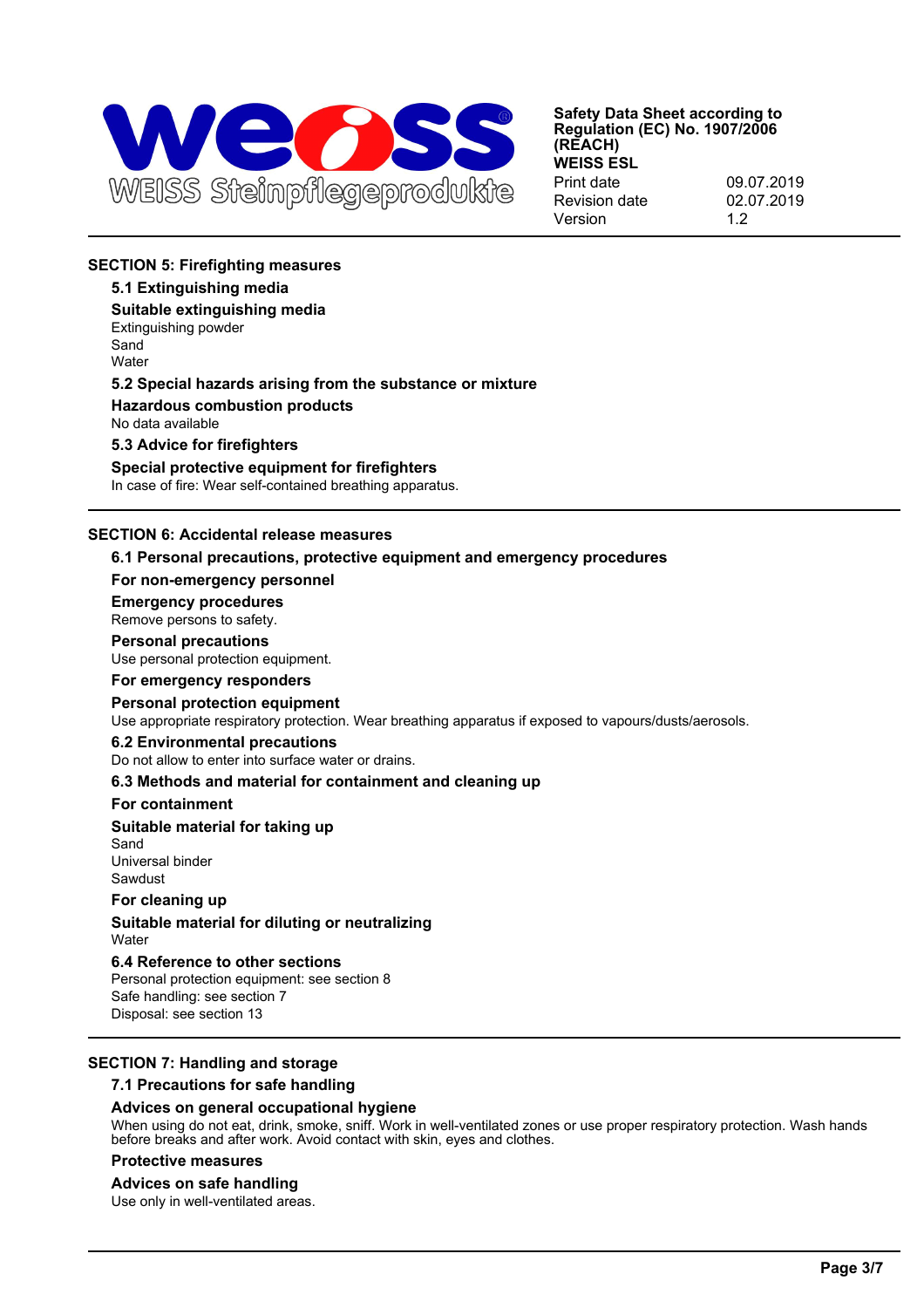

# **7.2 Conditions for safe storage, including any incompatibilities Requirements for storage rooms and vessels** Keep container tightly closed. **Hints on joint storage Materials to avoid** Do not store together with: Acid **Further information on storage conditions** Keep locked up and out of reach of children. Keep only in the original container in a cool, well-ventilated place. **storage temperature Value** >5 - <40 °C **7.3 Specific end use(s)** No data available **SECTION 8: Exposure controls/personal protection 8.1 Control parameters Occupational exposure limit values** CAS No. Substance name LTV STV STV remark 1310-73-2 Sodium hydroxide 2 mg/m<sup>3</sup> Great Britain (UK) LTV = long-term occupational exposure limit value STV = short-term occupational exposure limit value source: GESTIS International Limit Values (http://limitvalue.ifa.dguv.de/) Monitoring and observation processes: GESTIS Analytical Methods (http://amcaw.ifa.dguv.de/) **8.2 Exposure controls Personal protection equipment Eye/face protection Suitable eye protection** Eye glasses **Skin protection Suitable gloves type** Disposable gloves **Suitable material** Butyl caoutchouc (butyl rubber) FKM (fluoro rubber) NBR (Nitrile rubber) **remark** The quality of the protective gloves resistant to chemicals must be chosen as a function of the specific working place concentration and quantity of hazardous substances. Breakthrough times and swelling properties of the material must be taken into consideration. **Respiratory protection** insufficient ventilation Respiratory protection necessary at: prolonged exposure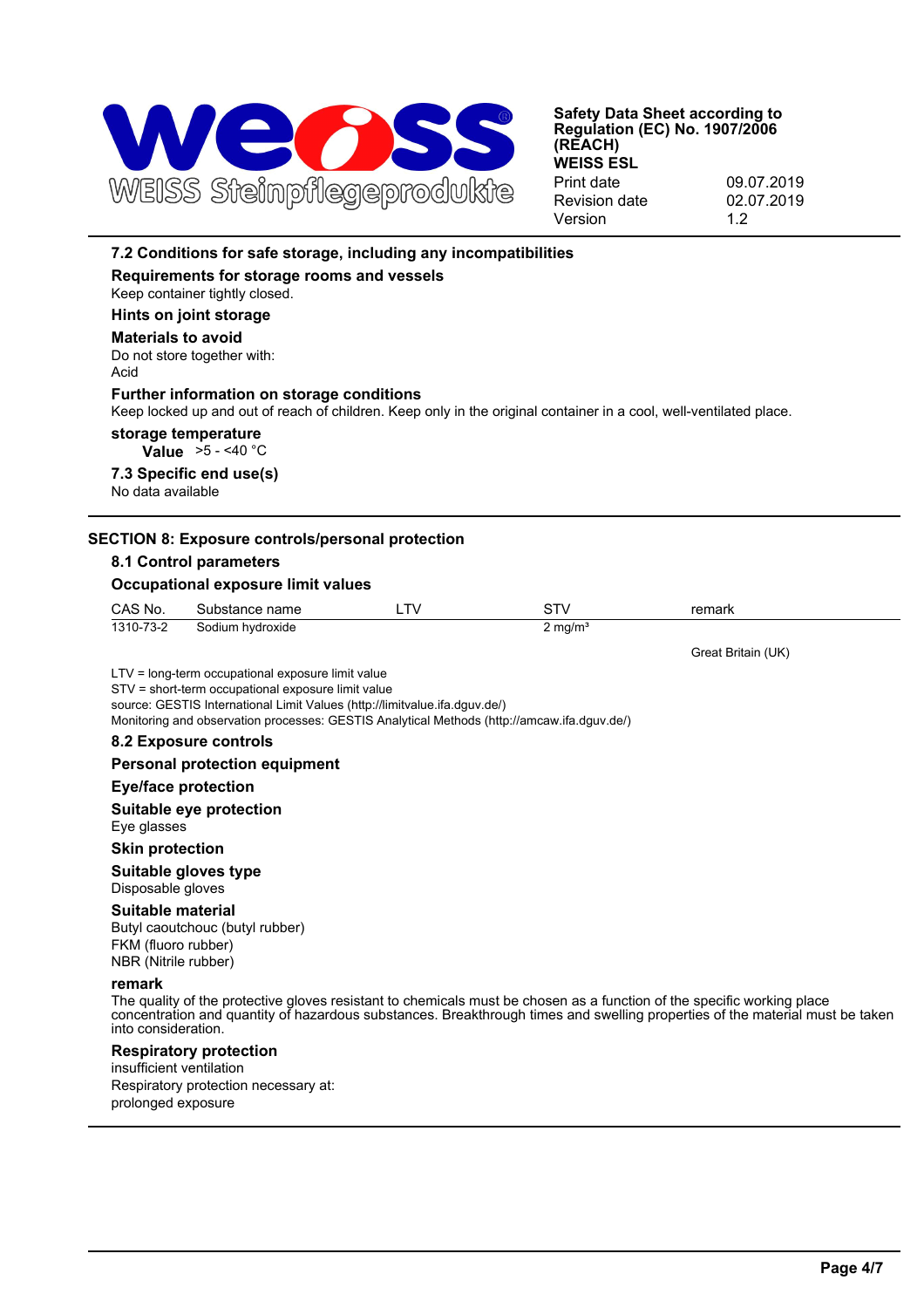

## **SECTION 9: Physical and chemical properties**

**9.1 Information on basic physical and chemical properties Appearance Physical state** liquid **Colour** amber **Odour** odourless parameter method - source - remark

| pH                                         | 14             | Temperature 20 °C |                     |
|--------------------------------------------|----------------|-------------------|---------------------|
| Melting point/freezing point               |                |                   | not determined      |
| Initial boiling point and boiling range    | >90 °C         |                   |                     |
| Flash point (°C)                           |                |                   | not applicable      |
| Evaporation rate                           |                |                   | not determined      |
| flammability                               |                |                   | not applicable      |
| Upper explosion limit                      |                |                   | not applicable      |
| lower explosion limit                      |                |                   | not applicable      |
| Vapour pressure                            |                |                   | not determined      |
| Vapour density                             |                |                   | not determined      |
| Relative density                           | ca.1,1 $g/cm3$ | Temperature 20 °C | Density             |
| Fat solubility (g/L)                       |                |                   | not determined      |
| Water solubility (g/L)                     |                |                   | completely miscible |
| Soluble (g/L) in                           |                |                   | not determined      |
| Partition coefficient: n-octanol/water     |                |                   | not determined      |
| Auto-ignition temperature                  |                |                   | not applicable      |
| Decomposition temperature                  |                |                   | not determined      |
| 9.2 Other information<br>No data available |                |                   |                     |

## **SECTION 10: Stability and reactivity**

## **10.1 Reactivity**

This material is considered to be non-reactive under normal use conditions.

### **10.2 Chemical stability**

The product is chemically stable under recommended conditions of storage, use and temperature.

### **10.3 Possibility of hazardous reactions**

No hazardous reaction when handled and stored according to provisions.

#### **10.4 Conditions to avoid**

No information available.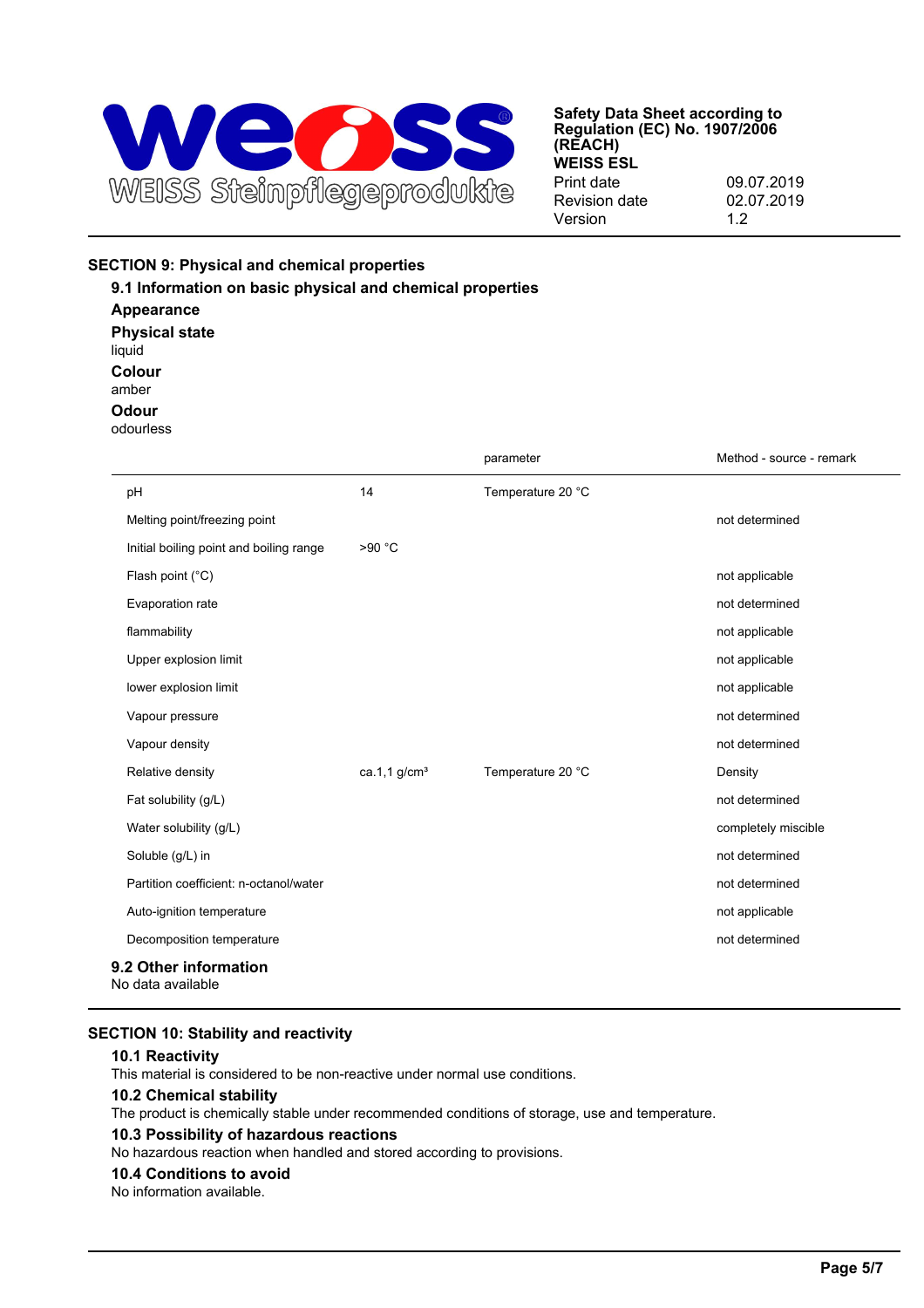

## **10.5 Incompatible materials**

**Materials to avoid** Exothermic reaction with: acids **10.6 Hazardous decomposition products** No information available.

## **SECTION 11: Toxicological information**

## **11.1 Information on toxicological effects**

**Acute toxicity**

**Acute oral toxicity ingredient** sodium-hydroxide **Acute oral toxicity** 2000 mg/kg **Effective dose** LD50: **Species:** Rat

### **skin corrosion/irritation**

## **Assessment/classification**

Corrosive. Causes severe skin burns and eye damage.

### **SECTION 12: Ecological information**

## **12.1 Toxicity**

## **Additional ecotoxicological information**

### **Additional information**

Water hazard class 1 (German Regulation) (Self-assessment): slightly hazardous for water.

Do not allow undiluted product or large quantities of it to reach ground water, water course or sewage system

# **Assessment/classification**

No data available

## **12.2 Persistence and degradability**

**Assessment/classification**

## No data available

**12.3 Bioaccumulative potential**

#### **Assessment/classification** No data available

### **12.4 Mobility in soil**

**Assessment/classification** not determined

## **12.5 Results of PBT and vPvB assessment**

not applicable

## **12.6 Other adverse effects**

No information available.

## **SECTION 13: Disposal considerations**

## **13.1 Waste treatment methods**

**Appropriate disposal / Package**

Recycle according to official regulations.